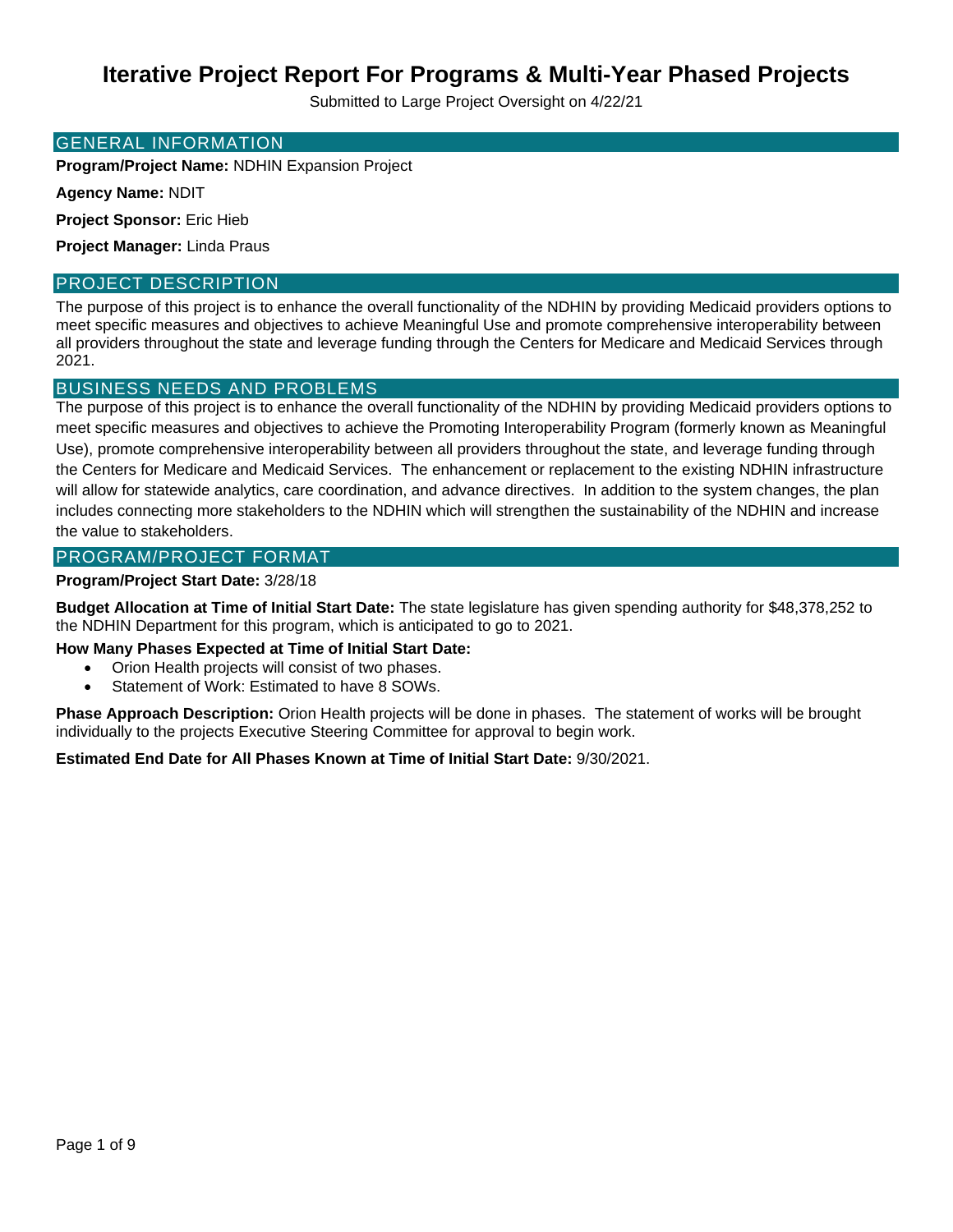Submitted to Large Project Oversight on 4/22/21

## PROGRAM/PROJECT ROAD MAP

The program road map shows the high-level plan or vision for the program/projects/phases. It is intended to offer a picture of the lifespan of all the effort that is expected to be required to achieve the business objectives.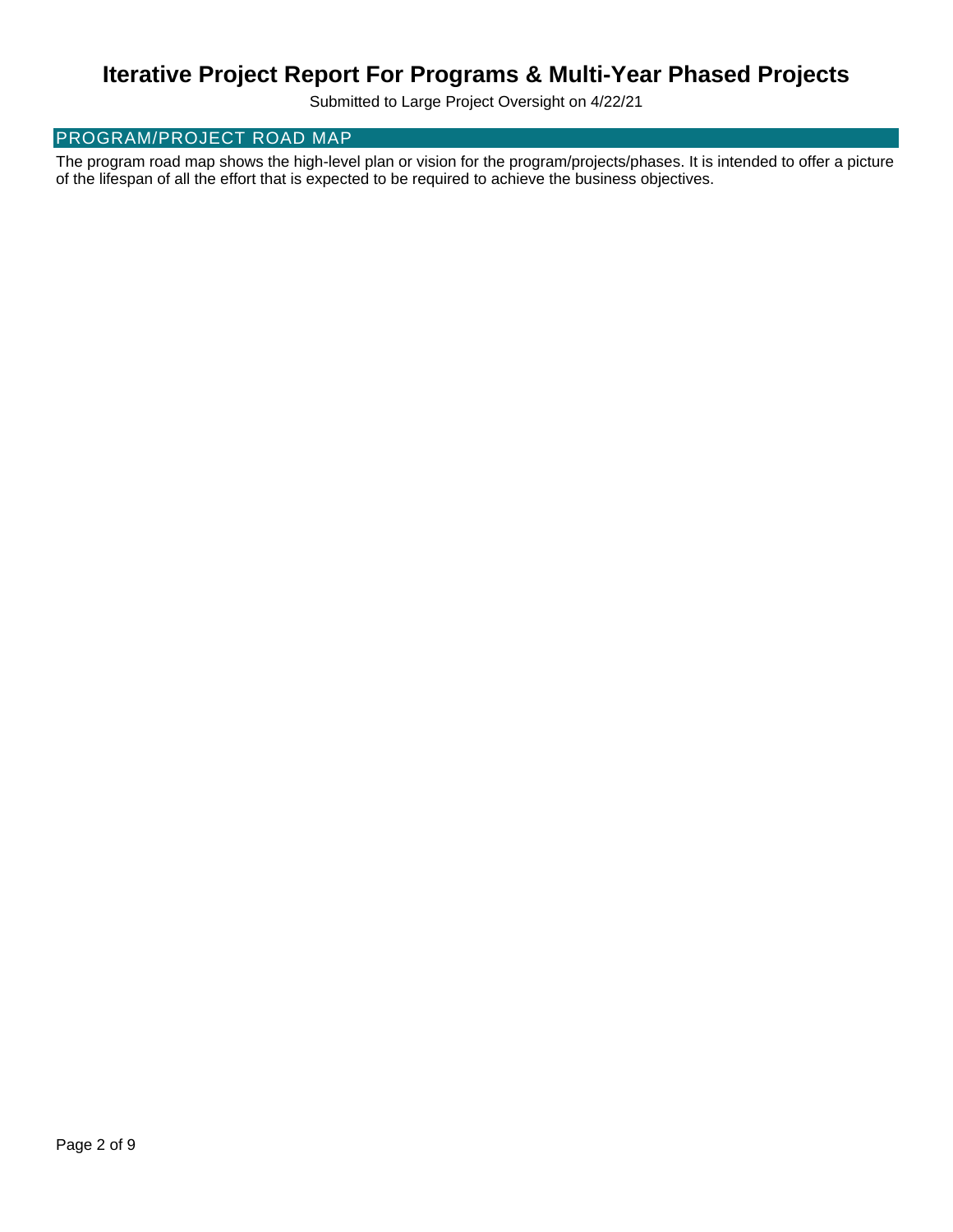Submitted to Large Project Oversight on 4/22/21

| Project/<br><b>Phase</b>             | <b>Title</b>                                                                                                  | <b>Scope Statement</b>                                                                                                                                                                                                                                      | <b>Estimated</b><br><b>Months</b><br><b>Duration</b> | <b>Estimated Budget</b> |
|--------------------------------------|---------------------------------------------------------------------------------------------------------------|-------------------------------------------------------------------------------------------------------------------------------------------------------------------------------------------------------------------------------------------------------------|------------------------------------------------------|-------------------------|
| Project I                            | <b>NDHIN Orion</b><br>Phase I                                                                                 | Upgrade from the Rhapsody platform to the<br>Amadeus platform.                                                                                                                                                                                              | 8 months                                             | \$6,000,000             |
| Project II                           | <b>NDHIN Orion</b><br>Phase II                                                                                | Add additional functionality: Utilization<br>Reports, Notification Alerts, Analytics and<br>Coordinate modules, and training.                                                                                                                               | 12 months                                            | \$3,100,000             |
| *Project III                         | Phase III<br>Assessment<br>Statements of<br>Work                                                              | Assessments being done on eMPI and eHPD,<br>SMHP, NDHIN Sustainability, Encounters<br>Notifications and Alerts.                                                                                                                                             | 17 months                                            | \$545,500               |
| <b>NDHIN</b><br>Expansion<br>Project | <b>NDHIN Expansion</b><br>Project - eMPI<br>and eHPD                                                          | EMPI and eHPD Project - North Dakota seeks<br>to improve data integration across healthcare<br>organizations and human service agencies by<br>creating master patient and provider indexes<br>at the state enterprise level.                                | 15 months                                            | \$186,000               |
| <b>NDHIN</b><br>Expansion<br>Project | <b>NDHIN Expansion</b><br>Project-<br><b>Encounter Alerts</b><br>and Notification                             | Assess the current state of NDHIN encounter<br>alerts and notifications and engage<br>stakeholders to define the desired future<br>state.                                                                                                                   | 16 months                                            | \$139,500               |
| <b>NDHIN</b><br>Expansion<br>Project | <b>NDHIN Expansion</b><br>Project - SMHP                                                                      | Update North Dakota's State Medicaid HIT<br>Plan (SMHP).                                                                                                                                                                                                    | 8 months                                             | \$108,500               |
| <b>NDHIN</b><br>Expansion<br>Project | <b>NDHIN Expansion</b><br>Project-<br>Sustainability                                                          | Analyze existing HIT/HIE-related projects and<br>develop a long-term sustainability plan to<br>continue funding (if possible) under Medicaid<br>Enterprise Systems (MES) funding, other<br>appropriate federal funding source(s),<br>providers, and payers. | 10 months                                            | \$108,500               |
| <b>NDHIN</b><br>Expansion<br>Project | <b>CRM Tool</b><br>Implementation                                                                             | Creating a database within MS Dynamics to<br>have one location to track NDHIN participants<br>and their activities.                                                                                                                                         | 2 months                                             | \$79,000                |
| <b>NDHIN</b><br>Expansion<br>Project | <b>NDHIN Expansion</b><br>Project - Public<br>Health<br>Assessment                                            | Provide an assessment of the NDHIN<br>infrastructure in the ND Department of Health.                                                                                                                                                                        | 7 months                                             | \$186,000               |
| <b>NDHIN</b><br>Expansion<br>Project | <b>NDHIN Expansion</b><br>Project - Cancer<br>Registry                                                        | Complete a technology assessment of the<br>North Dakota State Cancer Registry.                                                                                                                                                                              | 7 months                                             | \$186,000               |
| <b>NDHIN</b><br>Expansion<br>Project | <b>NDHIN Expansion</b><br>Project-<br><b>Electronic Pre-</b><br>Authorization of<br>Medicaid<br>Prescriptions | NDHIN seeks to work with ND Medicaid to<br>develop an Implementation Roadmap to<br>expand the current capabilities of the NDHIN<br>to support electronic pre-authorization (e-PA)<br>of Medicaid prescriptions in compliance with<br>CMS regulations.       | 8 months                                             | \$217,000               |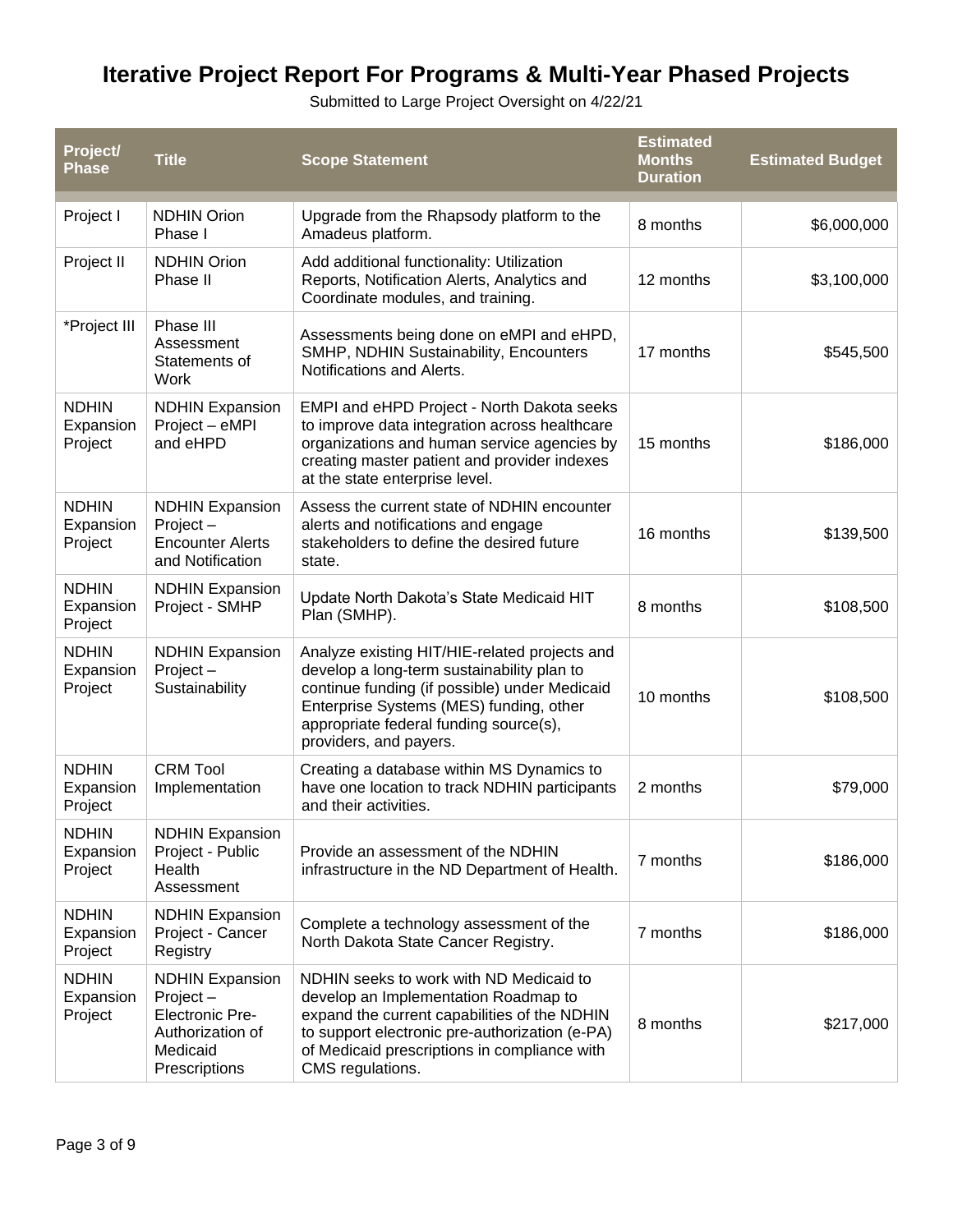Submitted to Large Project Oversight on 4/22/21

| Project/<br><b>Phase</b>             | <b>Title</b>                                                                                         | <b>Scope Statement</b>                                                                                                                                                                                                                                                                                                                                                     | <b>Estimated</b><br><b>Months</b><br><b>Duration</b>      | <b>Estimated Budget</b> |
|--------------------------------------|------------------------------------------------------------------------------------------------------|----------------------------------------------------------------------------------------------------------------------------------------------------------------------------------------------------------------------------------------------------------------------------------------------------------------------------------------------------------------------------|-----------------------------------------------------------|-------------------------|
| <b>NDHIN</b><br>Expansion<br>Project | <b>NDHIN Expansion</b><br>Project - Qualified<br><b>Clinical Data</b><br>Registry<br>(QCDR) Planning | Plan end-to-end electronic reporting<br>capabilities for clinical quality data to be<br>collected from North Dakota Medicaid<br>providers for dual reporting for<br>Medicaid child core and adult<br>behavioral quality measures beginning<br>in Federal Fiscal Year (FFY) 2024 and the<br>CMS Merit based incentive program (MIPS).                                       | 6 months                                                  | \$217,000               |
| <b>NDHIN</b><br>Expansion<br>Project | <b>NDHIN Expansion</b><br>Project - Phase II<br><b>CRM Tool</b><br>Implementation                    | Phase 2 Implementation. Additional<br>customization is needed to include workflows,<br>alerts and reminders for critical milestones<br>which will improve timeliness and productivity.                                                                                                                                                                                     | 4 months                                                  | \$50,000                |
| <b>NDHIN</b><br>Expansion<br>Project | <b>NDHIN Expansion</b><br>$Project -$<br>Pharmacy API                                                | Interface with the North Dakota Pharmacy<br>Services Corporation's EMR, MTM Express,<br>via API. This collaboration will develop a<br>statewide Transitions of Care (TOC) network<br>in North Dakota linking an active network of<br>68 pharmacies in North Dakota who are using<br>the MTM Express platform to alerts and<br>notifications from other NDHIN participants. | 5 months                                                  | \$48,000                |
| <b>NDHIN</b><br>Expansion<br>Project | <b>NDHIN Expansion</b><br>Project - EMPI<br>Data Quality<br>Improvement                              | This involves the testing and verification of the<br>version upgrade of the NextGate Client for the<br>Master Patient Index.                                                                                                                                                                                                                                               | Unknown at<br>this time until<br>planning is<br>completed | \$79,050                |
| <b>NDHIN</b><br>Expansion<br>Project | <b>NDHIN Expansion</b><br>Project - Qualified<br><b>Clinical Data</b><br>Registry<br>Implementation  | After the initial assessment is completed<br>(NDHIN Expansion Project - Qualified Clinical<br>Data Registry (QCDR) Planning) and the<br>scope of work for NDHIN's vendor is<br>determined, NDHIN will implement this new<br>functionality.                                                                                                                                 | Unknown at<br>this time until<br>planning is<br>completed | \$97,650                |
| <b>NDHIN</b><br>Expansion<br>Project | <b>NDHIN Expansion</b><br>Project -<br>Coordinate<br>Newborn<br>Screening                            | Implement a care coordination solution with<br>the Department of Health for Newborn<br>Screening                                                                                                                                                                                                                                                                           | Unknown at<br>this time until<br>planning is<br>completed | \$140,000               |

## **Notes:**

\*- Project III, Phase III Assessment Statements of Work – received approval from the ESC on 8/31/20 to move the projects out of the consolidated Phase III schedule, into stand-alone project and re-baseline. The following standalone projects were created; eMPI and eHPD, Encounter Alerts and Notifications, SMHP and Sustainability (they were added above).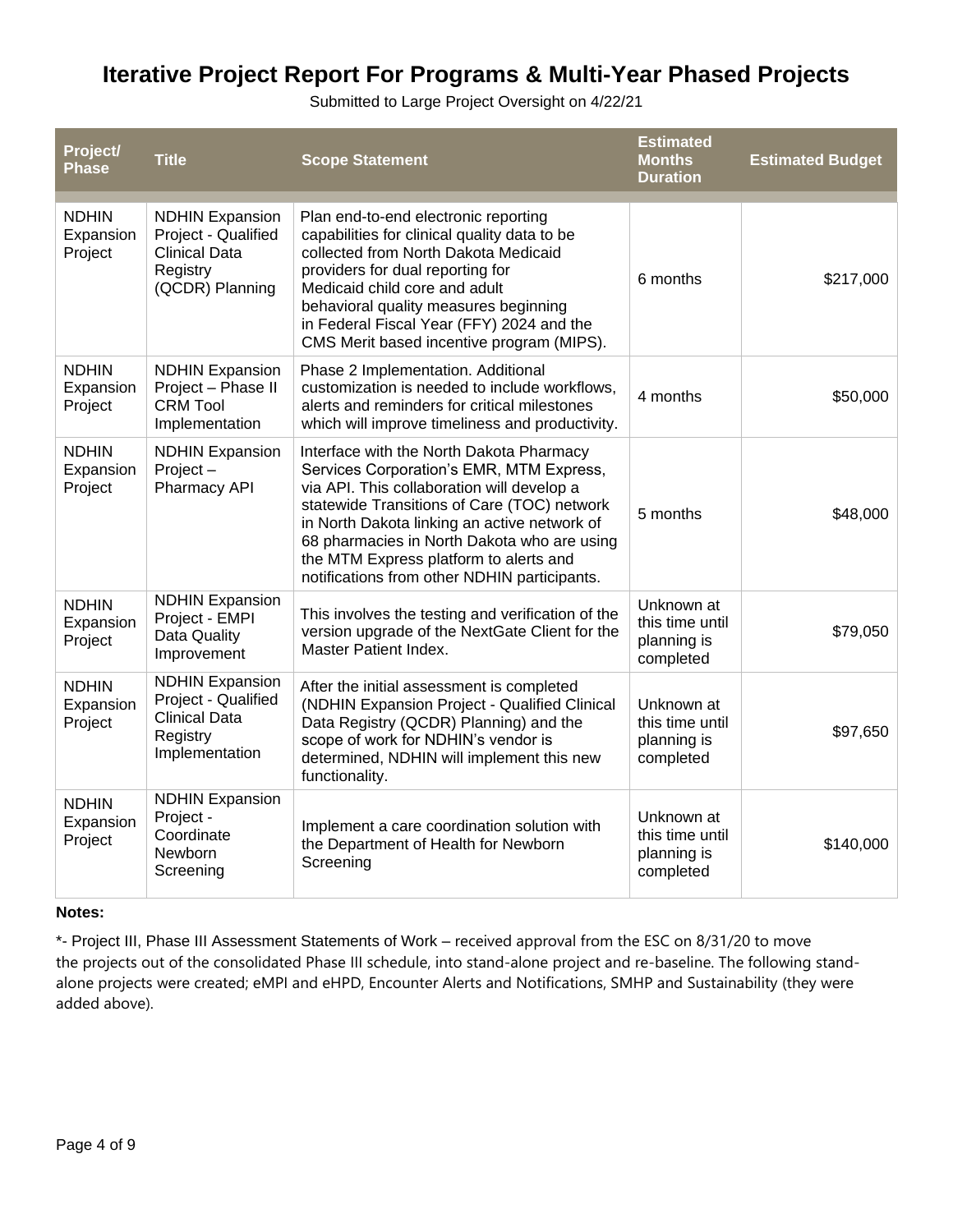Submitted to Large Project Oversight on 4/22/21

## PROJECT BASELINES

The baselines below are entered for only those projects or phases that have been planned. At the completion of a project or phase a new planning effort will occur to baseline the next project/phase and any known actual finish dates and costs for completed projects/phases will be recorded. The iterative report will be submitted again with the new information.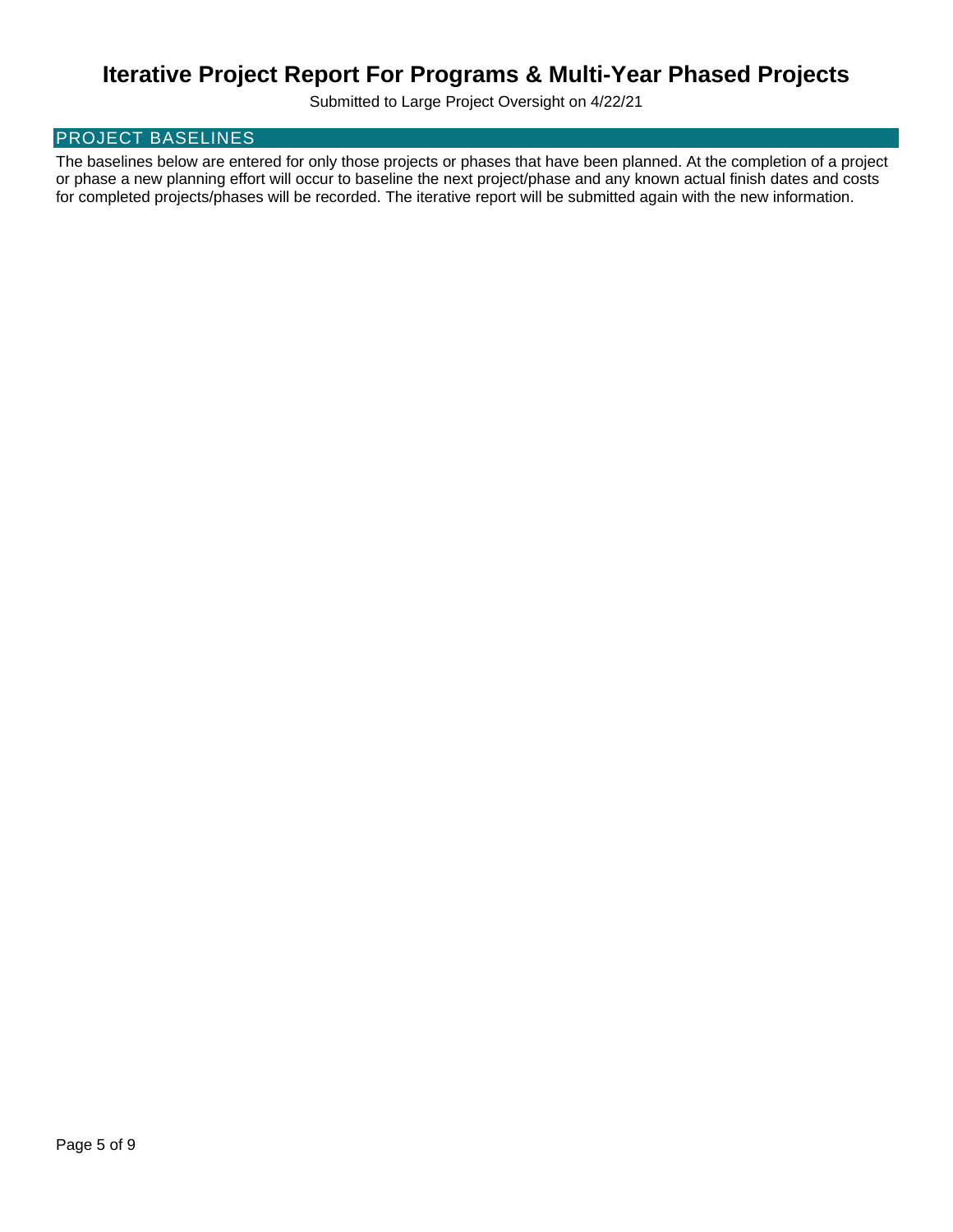Submitted to Large Project Oversight on 4/22/21

| <b>Project/ Phase</b>                                                            | Program<br>/ Project<br><b>Start</b><br><b>Date</b> | <b>Baseline</b><br><b>Execution</b><br><b>Start Date</b> | <b>Baseline</b><br><b>End</b><br><b>Date</b> | <b>Baseline</b><br><b>Budget</b> | <b>Actual</b><br><b>Finish</b><br><b>Date</b> | <b>Schedule</b><br><b>Variance</b> | <b>Actual Cost</b> | <b>Cost</b><br><b>Variance</b> |
|----------------------------------------------------------------------------------|-----------------------------------------------------|----------------------------------------------------------|----------------------------------------------|----------------------------------|-----------------------------------------------|------------------------------------|--------------------|--------------------------------|
| <b>NDHIN Orion</b><br>Phase I                                                    | 7/2/18                                              | 7/2/18                                                   | 2/20/19                                      | \$5,937,117.53                   | 6/7/19                                        | 69%                                | \$5,706,805.13     | 1%                             |
| <b>NDHIN Orion</b><br>Phase II                                                   | 4/4/19                                              | 4/4/19                                                   | 4/6/19                                       | \$3,051,000.00                   | 6/12/20                                       | 19%                                | \$3,030,932.52     | $0\%$                          |
| *Phase III<br>Assessment<br>Statements of<br><b>Work</b>                         | 10/14/19                                            | 11/27/19                                                 | 3/17/21                                      | \$602,500.00                     |                                               |                                    |                    |                                |
| <b>NDHIN</b><br>Expansion<br>Project - eMPI<br>and eHPD                          | 8/23/19                                             | 10/14/19                                                 | 1/22/21                                      | \$186,000.00                     | 1/29/21                                       | 1.57%                              | \$155,697.50       | 16.29%                         |
| <b>NDHIN</b><br>Expansion<br>Project-<br>Encounter<br>Alerts and<br>Notification | 8/23/19                                             | 10/14/19                                                 | 2/17/21                                      | \$139,500.00                     | 2/9/21                                        | $-1.21%$                           | \$85,211.25        | 39%                            |
| <b>NDHIN</b><br>Expansion<br>Project - SMHP                                      | 8/23/19                                             | 10/14/19                                                 | 7/9/20                                       | \$108,500.00                     | 7/30/20                                       | 8%                                 | \$62,930.00        | $-42%$                         |
| <b>NDHIN</b><br>Expansion<br>Project-<br>Sustainability                          | 8/23/19                                             | 10/14/19                                                 | 8/12/21                                      | \$108,500.00                     | 2/8/21                                        | 0%                                 | \$114,312.50       | $-5.36%$                       |
| Customer<br>Relationship<br>Management<br>Tool - Phase I                         | 12/6/19                                             | 2/11/20                                                  | 5/6/20                                       | \$87,605.00                      | 6/29/20                                       | 19%                                | \$87,605.00        | $0\%$                          |
| <b>NDHIN</b><br>Expansion<br>Project - Public<br>Health<br>Assessment            | 12/3/19                                             | 11/27/20                                                 | 2/25/21                                      | \$204,600.00                     | 3/3/21                                        | 1.29%                              | \$184,721.25       | 9.72%                          |
| <b>NDHIN</b><br>Expansion<br>Project -<br>Cancer<br>Registry                     | 4/23/20                                             | 8/31/20                                                  | 3/19/21                                      | \$186,000.00                     |                                               |                                    |                    |                                |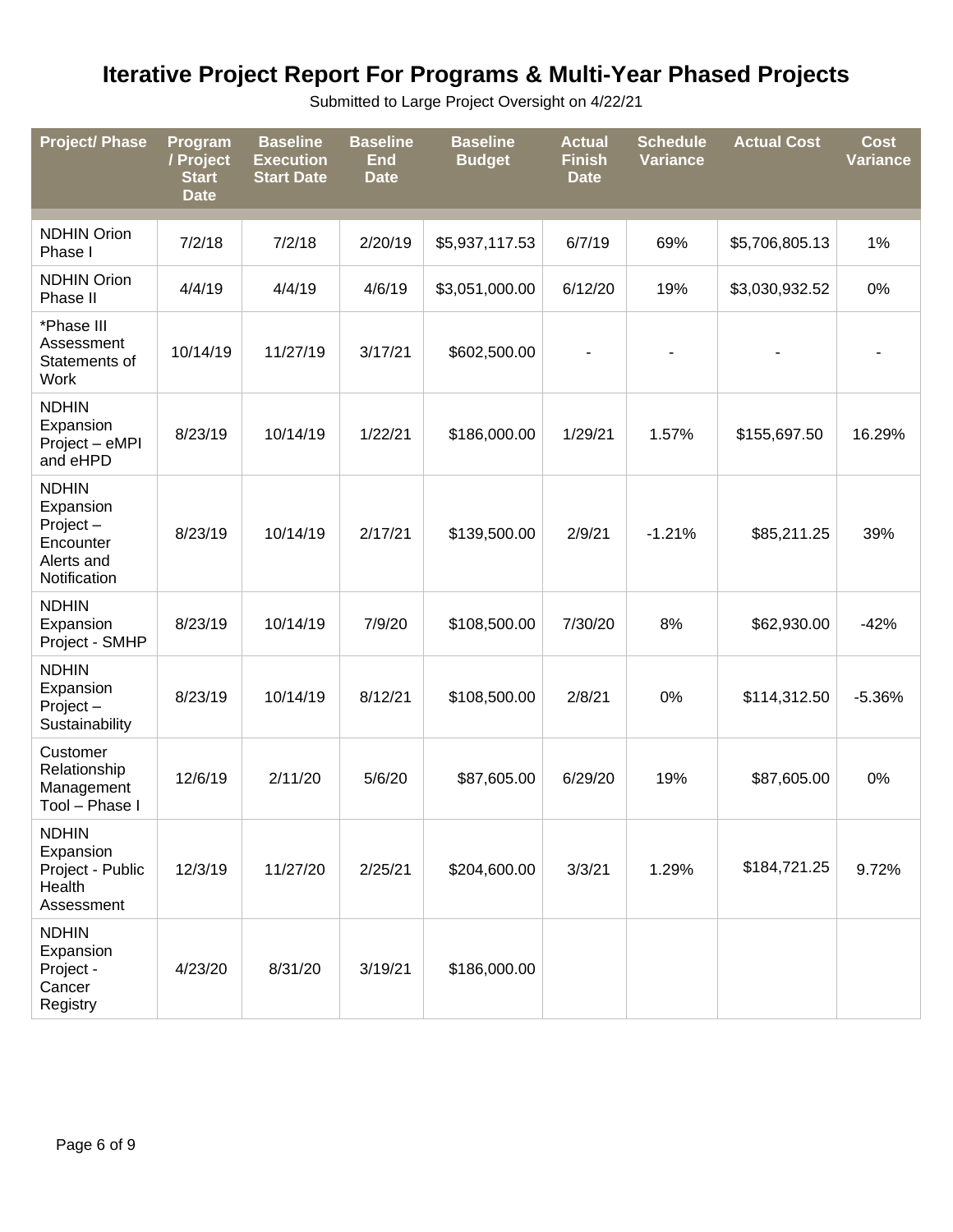| <b>Project/ Phase</b>                                                                                            | Program<br>/ Project<br><b>Start</b><br><b>Date</b> | <b>Baseline</b><br><b>Execution</b><br><b>Start Date</b> | <b>Baseline</b><br><b>End</b><br><b>Date</b> | <b>Baseline</b><br><b>Budget</b> | <b>Actual</b><br><b>Finish</b><br><b>Date</b> | <b>Schedule</b><br><b>Variance</b> | <b>Actual Cost</b> | <b>Cost</b><br><b>Variance</b> |
|------------------------------------------------------------------------------------------------------------------|-----------------------------------------------------|----------------------------------------------------------|----------------------------------------------|----------------------------------|-----------------------------------------------|------------------------------------|--------------------|--------------------------------|
| <b>NDHIN</b><br>Expansion<br>Project-<br><b>Electronic Pre-</b><br>Authorization of<br>Medicaid<br>Prescriptions | 12/3/20                                             | 1/20/21                                                  | 7/2/21                                       | \$217,000.00                     |                                               |                                    |                    |                                |
| <b>NDHIN</b><br>Expansion<br>Project -<br>Qualified<br><b>Clinical Data</b><br>Registry<br>(QCDR) Planni<br>ng   | 12/3/20                                             | 1/20/21                                                  | 5/26/21                                      | \$217,000.00                     |                                               |                                    |                    |                                |
| <b>NDHIN</b><br>Expansion<br>$Project -$<br>Dynamic CRM<br><b>Tool Phase II</b>                                  | 3/25/21                                             |                                                          |                                              | \$47,970                         |                                               |                                    |                    |                                |

Submitted to Large Project Oversight on 4/22/21

### **Notes:**

\*- Project III, Phase III Assessment Statements of Work – received approval from the ESC on 8/31/20 to move the projects out of the consolidated Phase III schedule, into stand-alone project and re-baseline. The following standalone projects were created; eMPI and eHPD, Encounter Alerts and Notifications, SMHP and Sustainability (they were added above).

### **The following projects closed during this quarter:**

- NDHIN Expansion Project eMPI and eHPD
- NDHIN Expansion Project Encounter Alerts and Notification
- NDHIN Expansion Project Sustainability
- NDNIN Expansion Project Public Health Assessment

### **The following projects moved to execution during this quarter:**

- NDHIN Expansion Project Electronic Pre-Authorization of Medicaid Prescriptions
- NDHIN Expansion Project Qualified Clinical Data Registry (QCDR) Planning
- **The following projects moved to planning during this quarter:**
	- NDHIN Expansion Project Dynamic CRM Tool Phase II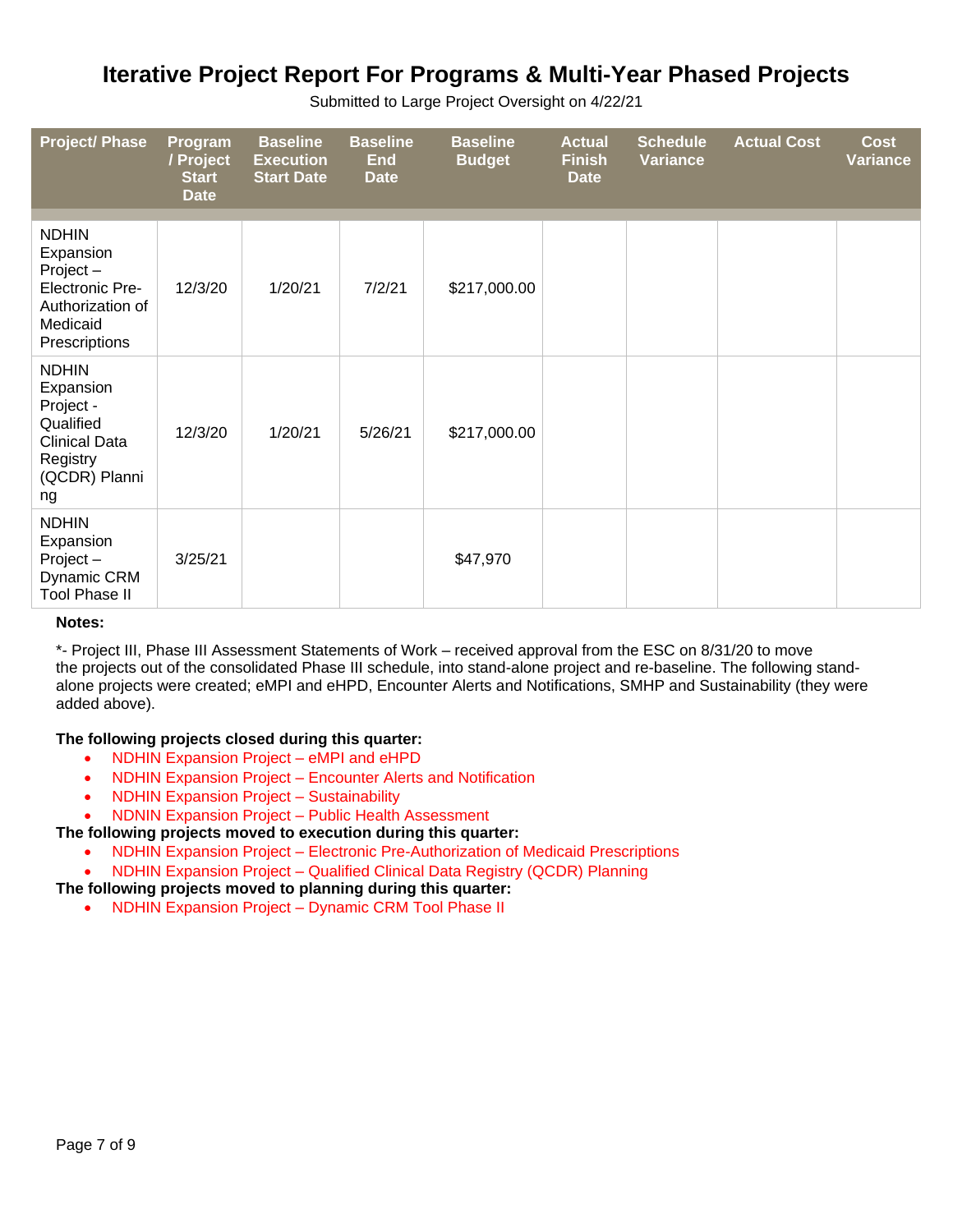Submitted to Large Project Oversight on 4/22/21

## **OBJECTIVES**

| Program | <b>Business Objective</b>                                                                                                                                                      | <b>Measurement Description</b>                                                                                                     | Met/<br><b>Not Met</b> | <b>Measurement Outcome</b>                                                                                              |
|---------|--------------------------------------------------------------------------------------------------------------------------------------------------------------------------------|------------------------------------------------------------------------------------------------------------------------------------|------------------------|-------------------------------------------------------------------------------------------------------------------------|
| Program | Expand the data<br>repository capability to<br>allow for the storage of<br>medications.                                                                                        | At project completion NDHIN can<br>store medication data.                                                                          | Y                      | NDHIN will add a significant<br>data element in the expansion<br>of the data repository.                                |
| Program | Create a statewide data<br>analytics platform.                                                                                                                                 | At project completion have we<br>implemented a statewide<br>analytics platform.                                                    | Y                      | NDHIN has implemented the<br>Discovery Module from Orion<br>which will allow NDHIN to<br>perform analytics on its data. |
| Program | Host a statewide care<br>coordination platform.                                                                                                                                | At project completion have we<br>implemented a statewide care<br>coordination platform.                                            |                        |                                                                                                                         |
| Program | <b>Health Care Directive</b><br>Repository.                                                                                                                                    | At project completion the<br>repository will be connected to<br>the NDHIN.                                                         |                        |                                                                                                                         |
| Program | Expand the data<br>repository capability.                                                                                                                                      | At project completion NDHIN has<br>a process of storing information<br>in a repository.                                            | Y                      | Create a database within MS<br>Dynamics to have one location<br>to track NDHIN participants and<br>their activities.    |
| Program | Allow for participation of<br>behavioral health<br>provider, payers, and<br>ancillary healthcare<br>provides (e.g.<br>chiropractors, dentists,<br>and home health<br>workers). | NDHIN has the functionality to<br>allow these stakeholders to use<br>the NDHIN in accordance with<br>laws, rules, and regulations. |                        |                                                                                                                         |
| Program | Comprehensive<br>interoperability between<br>all providers throughout<br>the state.                                                                                            | NDHIN participants are<br>successfully meeting program<br>requirements.                                                            | Y                      |                                                                                                                         |